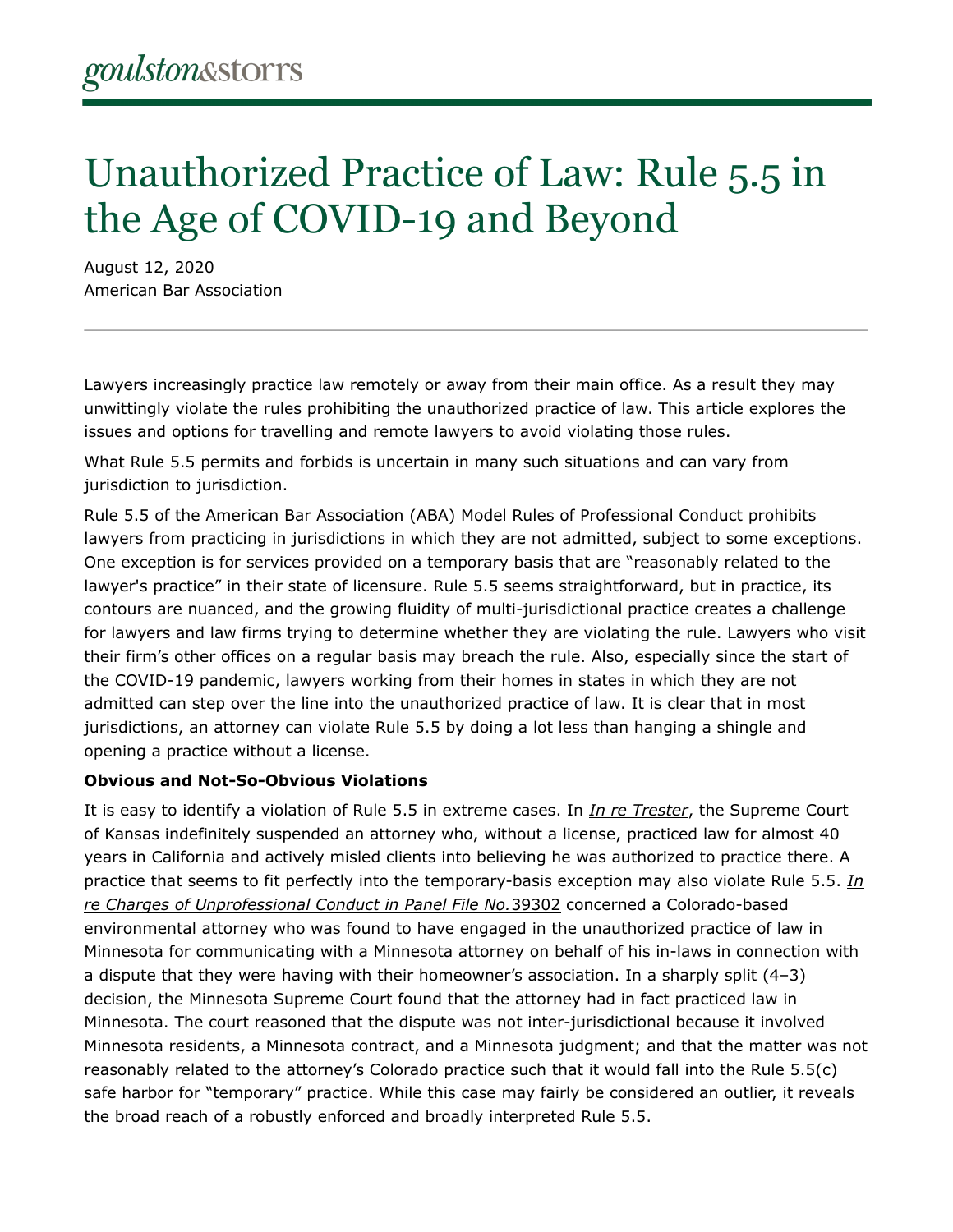# **"Temporary Basis" Exception**

There are exceptions to Rule 5.5, one of which concerns legal services provided on a "temporary basis." However, the [ABA's Multi-Jurisdictional Practice Commission Report](https://www.americanbar.org/groups/professional_responsibility/committees_commissions/commission-on-multijurisdictional-practice/) acknowledges that there is no bright line distinguishing a "temporary" from a "continuous" practice.

As a result, practitioners should review the rules of the state where they aim to practice even temporarily to avoid issues. For example, in [Gould v. FloridaBar](https://law.justia.com/cases/federal/appellate-courts/ca11/06-15142/200615142-2011-02-28.html)*,* the Eleventh Circuit affirmed the district court's finding that a New York attorney who set up an office in Florida to continue his New York practice did not fall within the temporary- or occasional-practice exception by returning to his New York office at least 90 days per year. Similarly, in a District of Columbia unauthorized-practiceof-law (UPL) opinion, the Committee on Unauthorized Practice of Law found that a contract attorney who regularly performed short-term legal work for lawyers and law firms within the District of Columbia was not practicing "temporarily," and that doing different jobs for a variety of lawyers within the district constituted regular business and therefore required a D.C. license. While these examples may appear easily avoidable with the benefit of hindsight, it is critical that attorneys remain mindful of the nature and duration of their temporary practice in jurisdictions in which they are not barred. The lack of a bright-line rule should inspire practitioners to approach even temporary practice cautiously.

# **Moving to a New State**

Given the ease with which practitioners can use technology to communicate with colleagues and opposing counsel from great distances, it can be easy to forget that state lines are not illusory when it comes an attorney's practice. Many states and the District of Columbia have time limits on how long a lawyer can reside in a state after moving there and before applying for bar admission. Lawyers who delay their application after moving to a new state may find that they are inadmissible to waive into the bar of the new state or take the bar exam. Typically, attorneys who move to another state and plan to take the bar exam of their new state or seek admission are regarded as "nonlawyers" and may not engage in the practice of law in their new state unless they are granted leave to appear *pro hac vice*. However, some states allow such lawyers to practice temporarily as law clerks under the supervision of a locally admitted lawyer.

This problem seems particularly acute in the District of Columbia, where there has been a noticeable increase in individuals seeking bar admission there being "flagged" as potentially out of compliance with local rules regarding unauthorized practice. In many instances, the applicants unwittingly held themselves out as being authorized to practice in D.C., by allowing their name to be used in marketing materials without an appropriate disclaimer, a violation of the prohibition against holding oneself out to be authorized to practice in D.C. The District of Columbia's Rule 49 has a well-earned reputation as one of the most generous rules of its kind, but its 13 exceptions are not a blanket waiver of the requirement of being locally licensed. For instance, an attorney who passes the bar in another state may not be referred to as an "associate" of a D.C. firm without explicitly indicating that the attorney is not admitted in D.C. and is under the supervision of an attorney admitted in D.C. The attorney may do this for up to 360 days before running afoul of the rule that allows for 360 days to seek and obtain admission to the bar. Ensuring that new hires immediately apply for admission is an effective way to avoid these issues.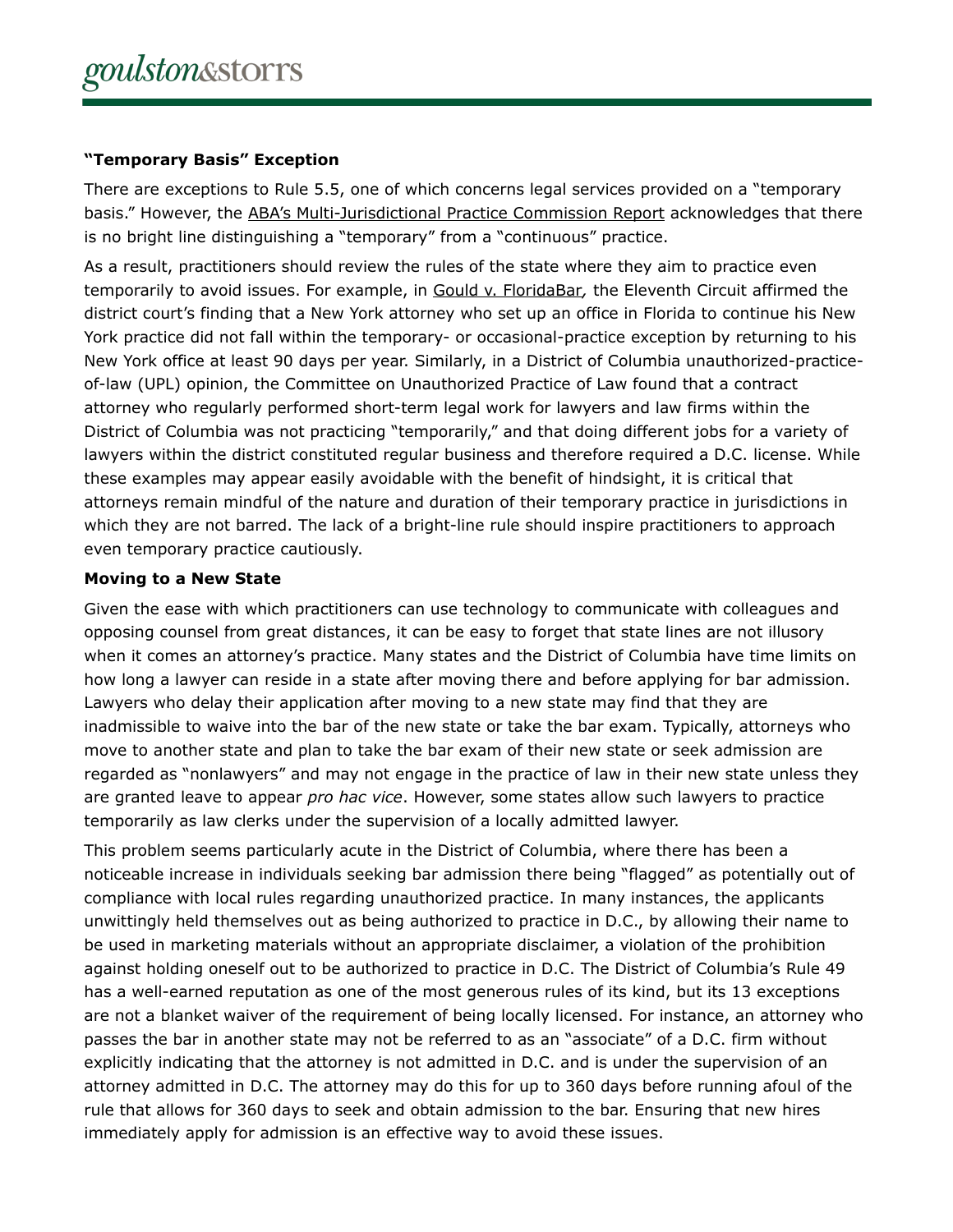# **Licensed in One State, Working from Another**

A small handful of states (including Arizona and New Hampshire) have expressly acknowledged that it is not the unauthorized practice of law to practice remotely; that is, being physically present outside the state in which a lawyer is licensed while working on matters in the state of licensure. This seems like an obvious conclusion when many lawyers work almost exclusively through electronic filing, conference or video calls, and similar remote means, but such a result is not required by Rule 5.5 or its comments.

A telling example of this problem comes from Ohio. In *In re Application of Jones*, the Supreme Court of Ohio considered an application for admission submitted by a Kentucky attorney who had been temporarily practicing at her firm's office in neighboring Ohio. The attorney's firm had recently merged with a firm with an office in Cincinnati and the lawyer relocated to Ohio for personal reasons and worked out of the Cincinnati office on Kentucky matters. When she subsequently applied to the Ohio Bar, its Board of Commissioners on Character and Fitness investigated and ultimately opposed her admission based on the unauthorized practice of law in Ohio. The Ohio Supreme Court ultimately held that the attorney was permitted to practice temporarily under Ohio's version of Rule 5.5(c) pending resolution of her application for admission. Despite this result, most practitioners would agree that in these circumstances, the process itself was a punishment enough for relocating across the river and working on home-state matters out your firm's office in a neighboring state.

As such, attorneys should be mindful when telecommuting (if they live in a different state from where they practice) and when working out of an office in a state in which they are not licensed, as was the case in *Jones.*Fortunately for those hoping to work remotely from Florida, the Florida Bar Standing Committee on UPL has just issued a proposed advisory opinion that a New Jersey lawyer physically working from his home in Florida exclusively on matters for his New Jersey law firm is not committing UPL in Florida as long as he does not hold himself or his firm out to the public as having a Florida presence, does not give advice about Florida law, and provides no legal services to Florida residents.

## **Cross-Border Practice**

With the internet, every lawyer has some marketing presence in every state and around the world. When clients are from another state, working for them may constitute unauthorized practice in the state the clients are from. For example, in *Ohio State Bar Ass'n v. Klosk,* a California attorney was sanctioned by the Ohio Supreme Court for mailing a letter on behalf of an Ohio resident in an effort to negotiate a debt reduction. An Ohio resident executed a power of attorney authorizing the lawyer to communicate with his creditors, who then sent a letter on his firm's stationery to his client's creditors identifying the debtor as his client. An Ohio court found this to be a violation of Ohio law prohibiting an individual unlicensed to practice in Ohio from negotiating legal claims on behalf of an Ohio resident, advising a resident of their legal rights, or identifying oneself as a resident's legal representative. Ultimately, the lawyer and his firm were enjoined from practicing law in Ohio and fined \$2,000. Notably, the court indicated that the fine was relatively minor because this was a first offense and no one had been harmed as a result of the unauthorized practice.